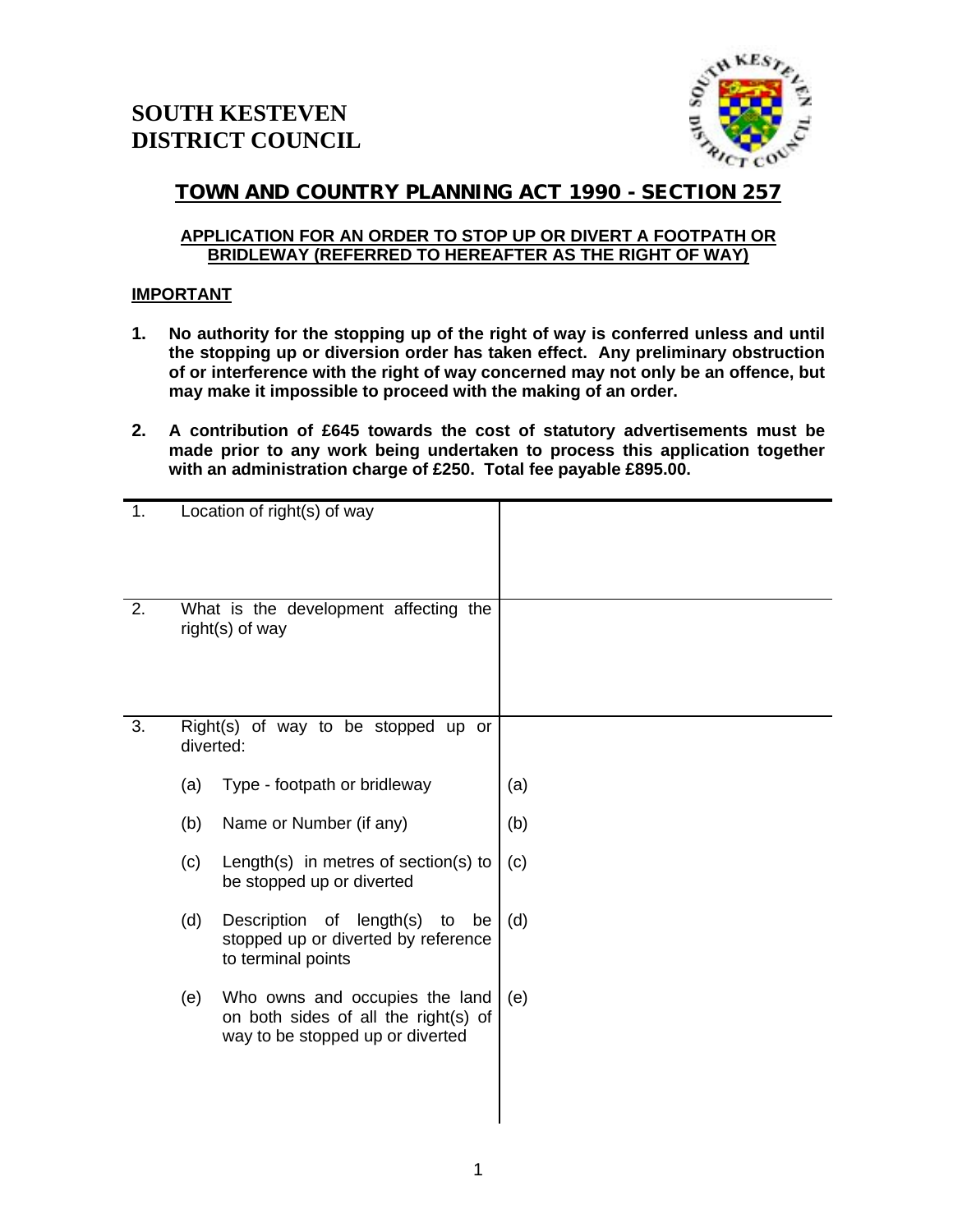|    | (f)                                                                                                | If, when the development is $(f)$<br>complete, the developer will not<br>own or control the land on both<br>sides of the right(s) of way to be<br>stopped up or diverted, has the<br>consent of the other landowner(s)<br>to the proposed stopping up or<br>diversion been obtained |                                                                                                                                                                                                                                   |
|----|----------------------------------------------------------------------------------------------------|-------------------------------------------------------------------------------------------------------------------------------------------------------------------------------------------------------------------------------------------------------------------------------------|-----------------------------------------------------------------------------------------------------------------------------------------------------------------------------------------------------------------------------------|
| 4. | any)                                                                                               | New right(s) of way to be provided (if                                                                                                                                                                                                                                              |                                                                                                                                                                                                                                   |
|    | (a)                                                                                                | Type - estate road, footpath or<br>bridleway                                                                                                                                                                                                                                        | (a)                                                                                                                                                                                                                               |
|    | (b)                                                                                                | Has the highway authority been<br>asked to accept responsibility for<br>maintenance of new right(s) of way                                                                                                                                                                          | (b)                                                                                                                                                                                                                               |
|    | (c)                                                                                                | Who owns the land to be dedicated<br>as new right(s) of way                                                                                                                                                                                                                         | (c)                                                                                                                                                                                                                               |
|    | (d)                                                                                                | If the developer will not own or<br>control the land<br>to be dedicated<br>has the consent of the landowner(s)<br>to the proposed dedication been<br>obtained                                                                                                                       | (d) YES/NO<br>NB: If the developer will not own or control the<br>land to be dedicated to the new right(s) of way,<br>then the appropriate letter obtaining the<br>consent of the landowner(s) MUST accompany<br>this application |
| 5. | date<br>what<br>is the<br>development<br>On:<br>affecting the right(s) of way expected to<br>begin |                                                                                                                                                                                                                                                                                     |                                                                                                                                                                                                                                   |
| 6. |                                                                                                    | Right(s) of way to be improved (if any)                                                                                                                                                                                                                                             |                                                                                                                                                                                                                                   |
|    | (a)                                                                                                | <b>Type</b>                                                                                                                                                                                                                                                                         | (a)                                                                                                                                                                                                                               |
|    | (b)                                                                                                | Name or Number                                                                                                                                                                                                                                                                      | (b)                                                                                                                                                                                                                               |
|    | (c)                                                                                                | Length to be improved                                                                                                                                                                                                                                                               | (c)                                                                                                                                                                                                                               |
|    | (d)                                                                                                | Description of improvement                                                                                                                                                                                                                                                          | (d)                                                                                                                                                                                                                               |
| 7. |                                                                                                    | Name(s) of developer (including full                                                                                                                                                                                                                                                | (a)                                                                                                                                                                                                                               |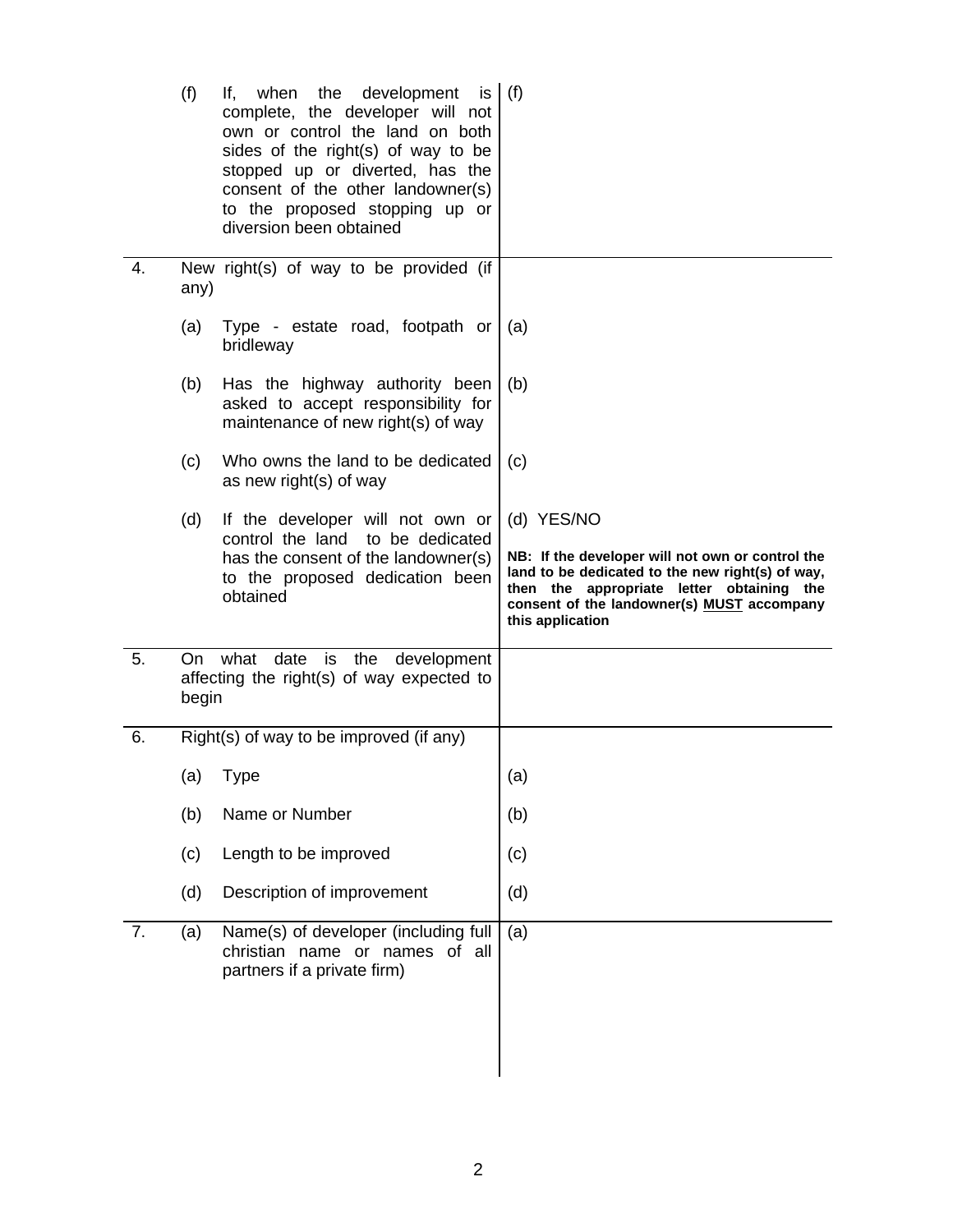|     | (b) | Address and telephone number<br>(Business or private)                            | (b)               |
|-----|-----|----------------------------------------------------------------------------------|-------------------|
|     |     |                                                                                  | Telephone number: |
|     | (c) | If a limited company, address of<br>registered office and<br>telephone<br>number | (c)               |
| 8.  |     | Planning Permission:                                                             |                   |
|     | (a) | By whom granted                                                                  | (a)               |
|     | (b) | Reference number                                                                 | (b)               |
|     | (c) | Date granted                                                                     | (c)               |
| 9.  |     | Scale of plans accompanying this form                                            |                   |
| 10. |     | If form completed by an agent:                                                   |                   |
|     | (a) | Agent's name                                                                     | (a)               |
|     | (b) | Profession                                                                       | (b)               |
|     | (c) | Address and Telephone number                                                     | (c)               |
|     |     |                                                                                  |                   |
|     |     |                                                                                  | Telephone Number: |

### **DECLARATION**

I/We understand that no authority for the stopping up of a right of way is conferred unless and until a stopping up or diversion order has taken effect.

I/We declare that the right(s) of way to be stopped up is/are in no way obstructed, it is/they are fully available to the public and I/We undertake that it/they shall in no may be obstructed before the order has taken effect.

I/We apply for the stopping up/diversion of the right(s) of way described above.

I/We agree to pay a contribution of £645.00 towards the cost of publication of statutory notices together with an administration charge of £250.00 (total cost £895.00) and to bear the cost of bringing the new path into a fit condition for use by the public.